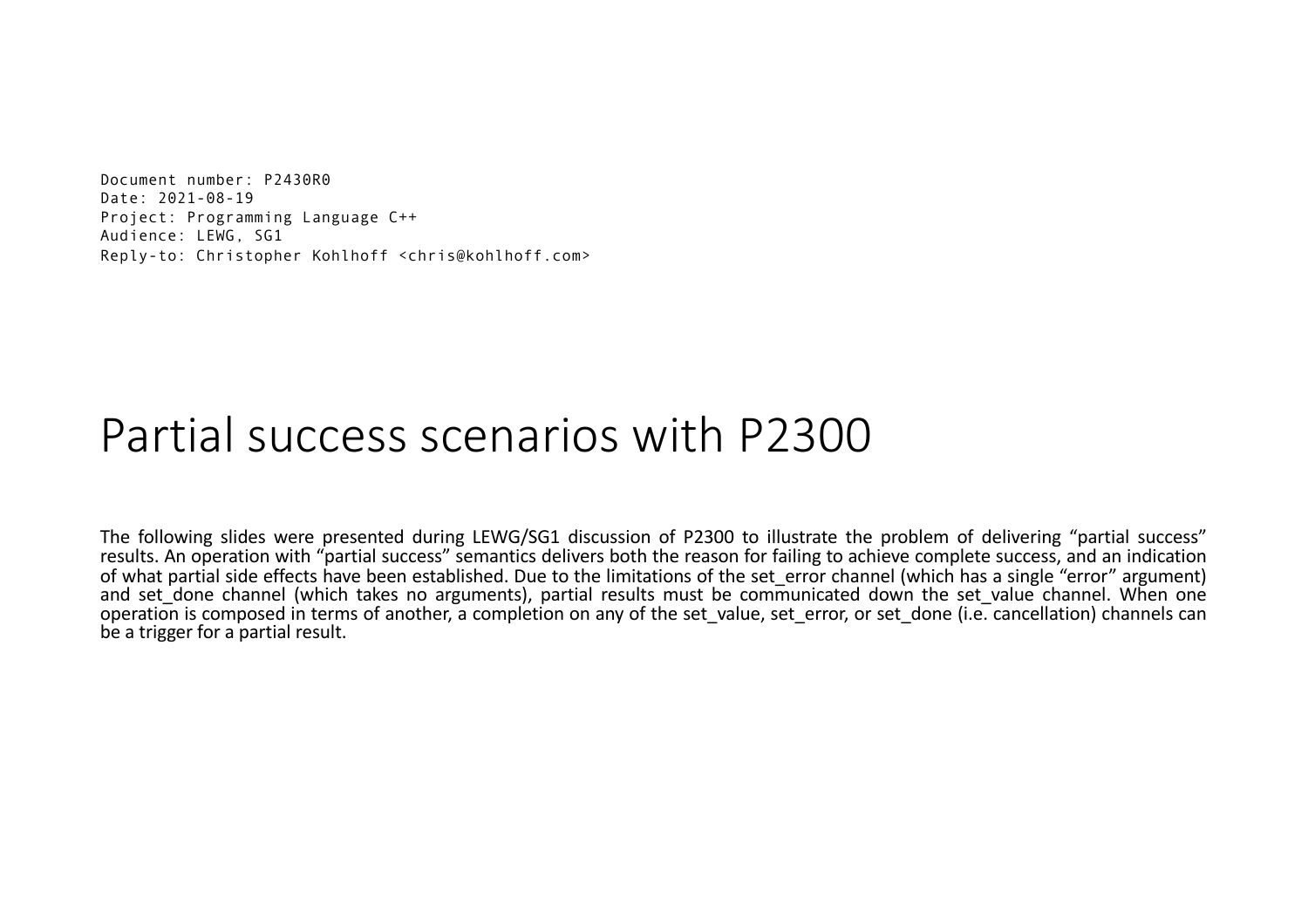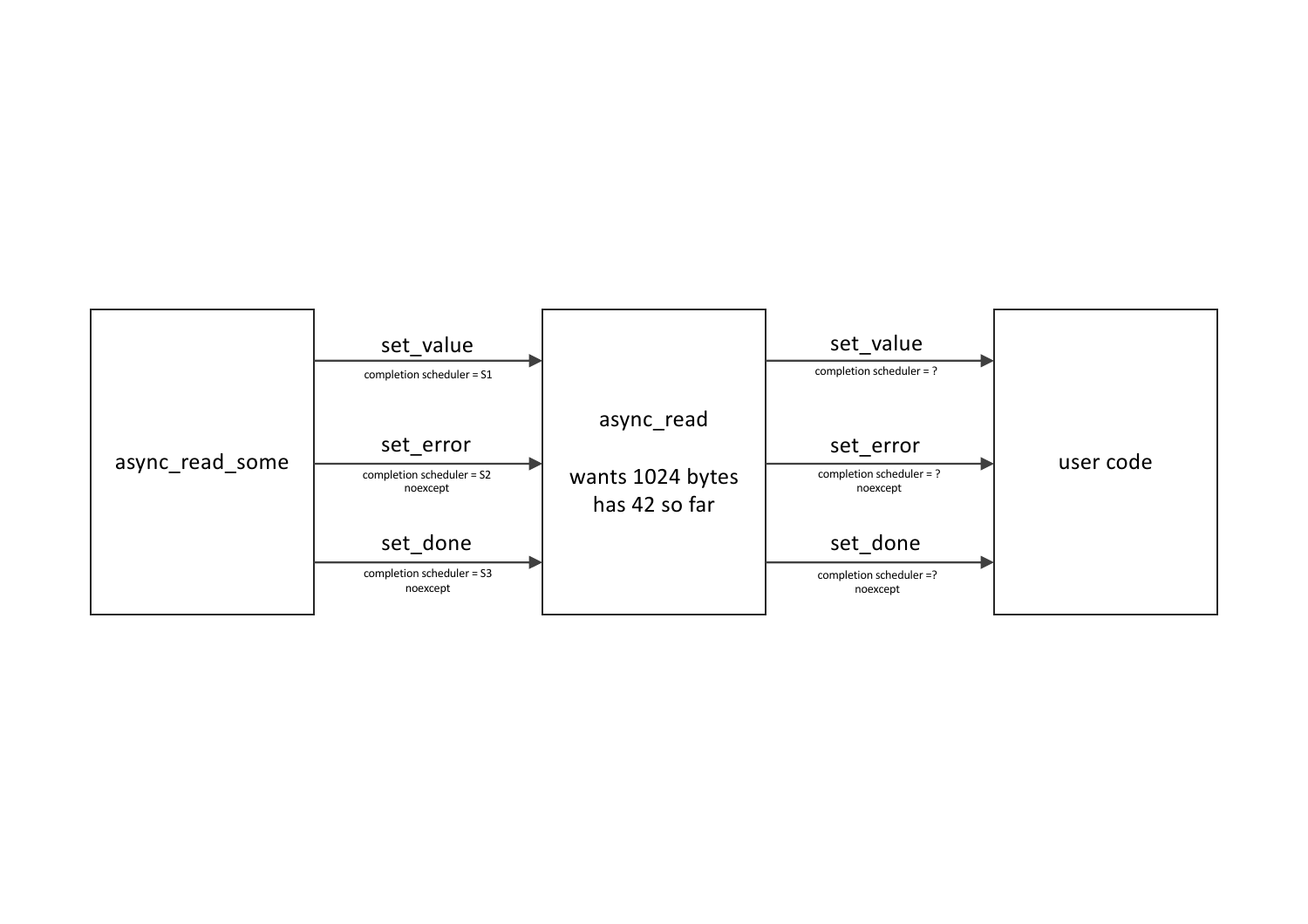## async\_read\_some success, async\_read complete

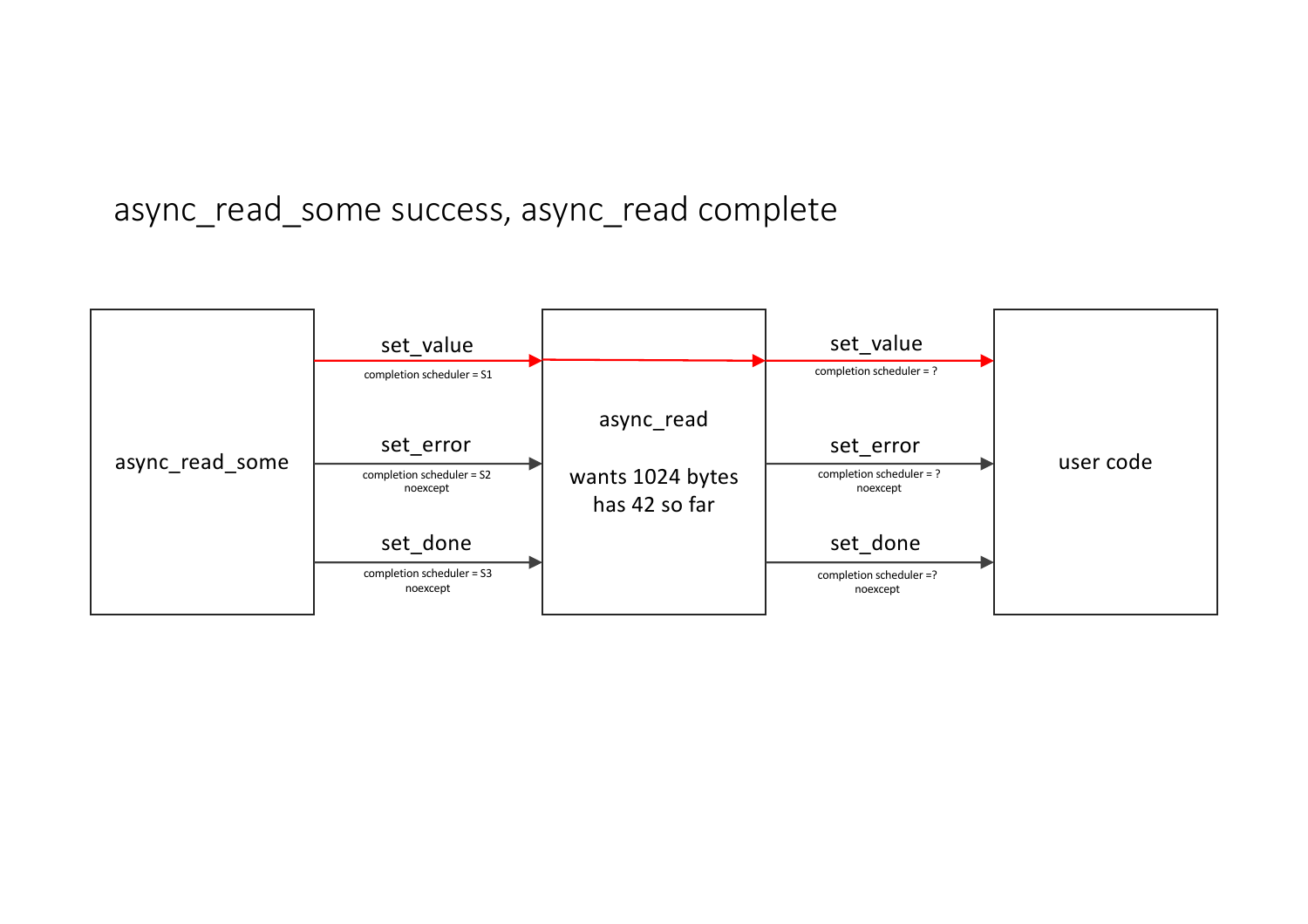## async\_read\_some failure

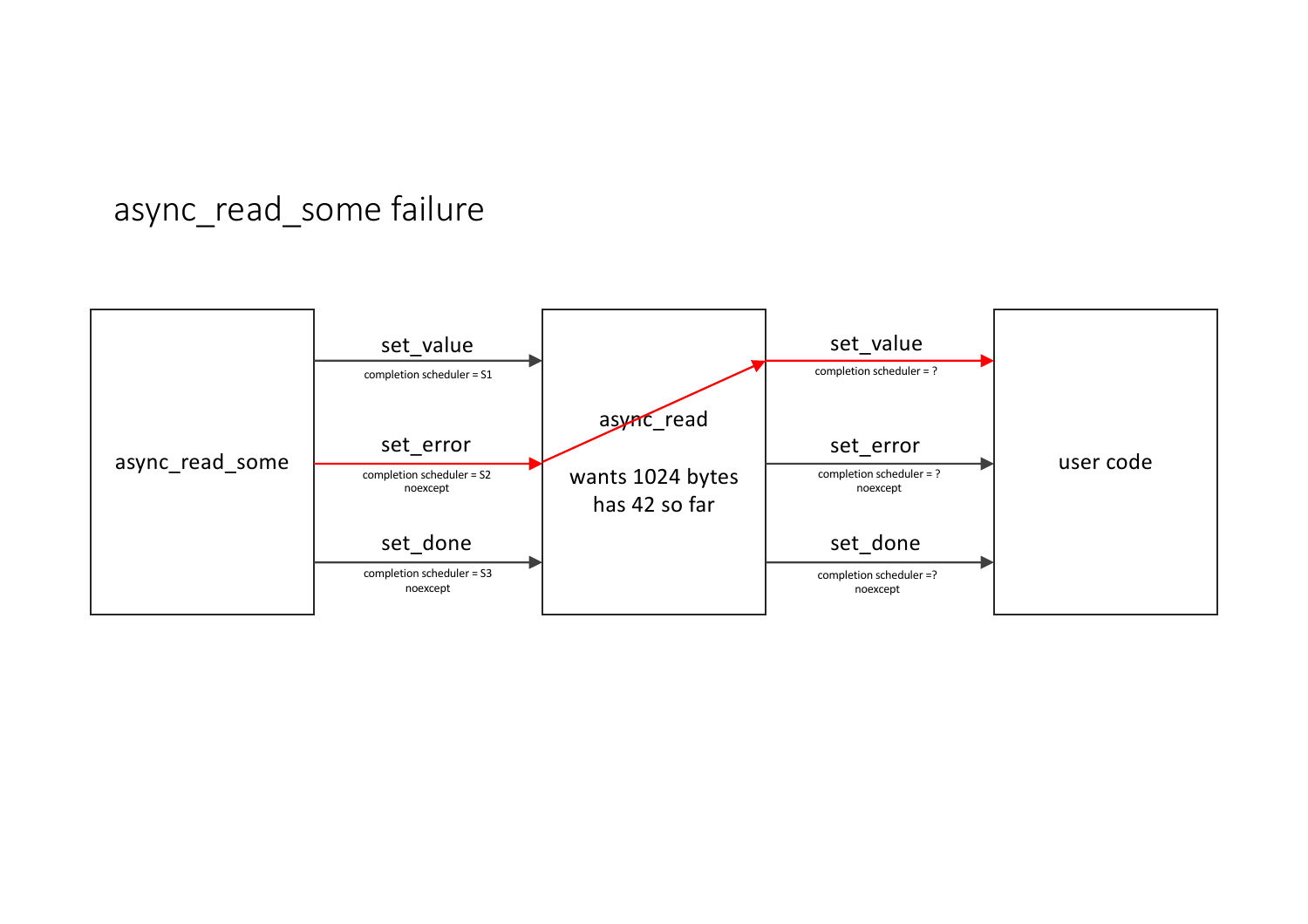## async\_read\_some cancelled

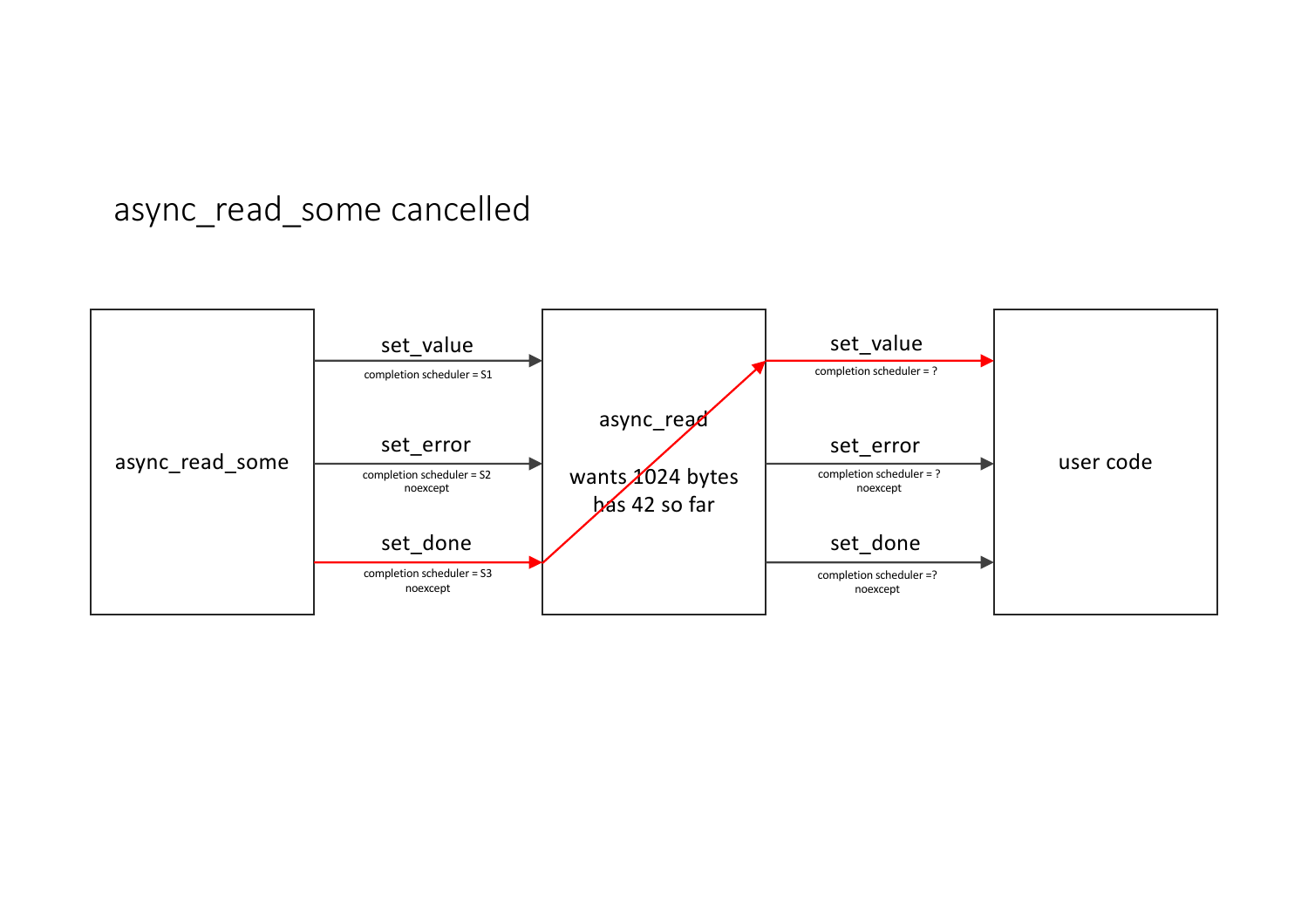async\_read\_some cancel attempted, success wins race, check stop\_token explicitly